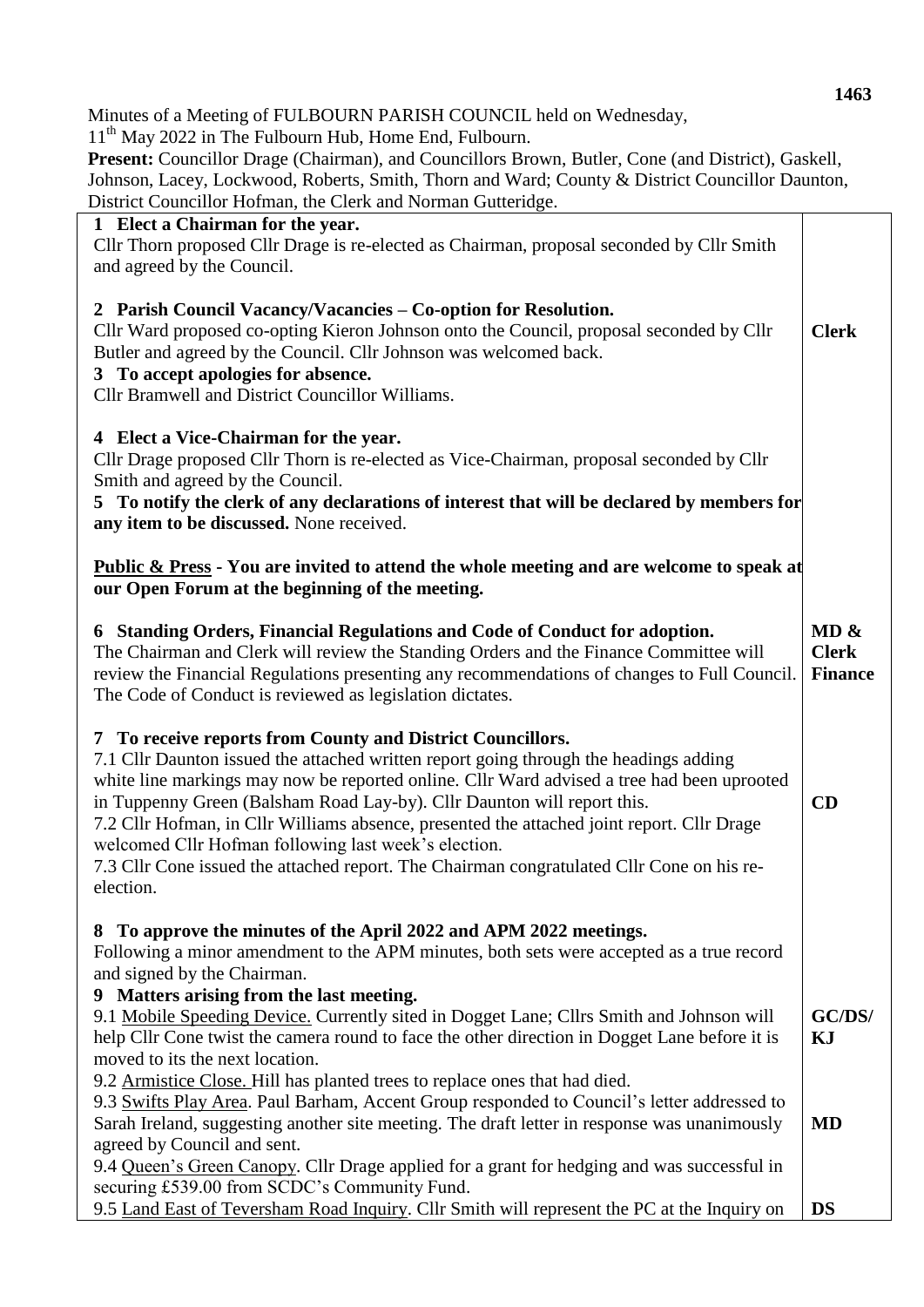| 24 <sup>th</sup> May 2022 via Zoom. Cllr Cone will also speak in his capacity as our District Councillor.<br>9.6 Impett's Lane. Council agreed to write to the building firm working at 1A asking them not | 1464         |
|------------------------------------------------------------------------------------------------------------------------------------------------------------------------------------------------------------|--------------|
| to enter or park on the recreation ground.                                                                                                                                                                 | <b>Clerk</b> |
| 9.7 Queen's Platinum Jubilee. Cllr Drage advised Nat Powers, record producer and song<br>writer, will officially open Fulbourn Hub on Sunday, $5th$ June 2022 between 2-3pm.                               |              |
| Parishioners and the Public can visit from 3-5pm.                                                                                                                                                          |              |
| Cllr Roberts said the Primary School had a quote of $£1,000$ to photograph the whole school<br>which was too expensive. Standing Orders were suspended. Mr Gutteridge said he might be                     | <b>RR</b>    |
| able to assist with this and will liaise with Cllr Roberts. Standing Orders were resumed.                                                                                                                  |              |
| 9.8 Mr and Mrs Waller. Councillors approved a letter to be sent in response to a further<br>Freedom of Information request and following previous correspondence regarding potential                       | <b>Clerk</b> |
| damage or injury caused by cricket balls hit into their garden which is adjacent to the                                                                                                                    |              |
| recreation ground.<br>9.9 LHI (Local Highways Initiative) – Application for traffic calming measures in Shelford                                                                                           |              |
| Road has been approved.                                                                                                                                                                                    |              |
| 10 Neighbourhood Plan.                                                                                                                                                                                     |              |
| Cllr Drage advised the Inspector's Hearing will be held on either $4th$ or $11th$ July 2022.                                                                                                               |              |
| 11 Minutes of Planning meetings held on 21/04/2022 and 10/05/2022.                                                                                                                                         |              |
| 12 Tree works:                                                                                                                                                                                             |              |
| Retrospective notice to remove dead/dying Cypress tree at 30A Pierce Lane, Fulbourn<br>(Planning Reference: 22/0293/TTCA). From SCDC: Works have been permitted and a                                      |              |
| replacement planting directive has been waived in this instance due to recent tree planting at                                                                                                             |              |
| the property.<br>Disclaimer: Fulbourn Parish Council Tree Officer and the Parish Council accept no liability for the advice given                                                                          |              |
| above.                                                                                                                                                                                                     |              |
| 13 Correspondence.                                                                                                                                                                                         |              |
| 13.1 SCDC – Cambridge East Community Forum to be held on 22/06/22 via Zoom.<br>13.2 East West Railway Company - Link to notes from meeting held on 21/02/2022.                                             | PC's         |
| 13.3 Fulbourn Forum - News on planned events plus the excellent turnout of volunteers for                                                                                                                  |              |
| the recent Litter Pick. The Clerk has thanked the Forum on behalf of Council.<br>13.4 3C Shared Services - Fire Safety Awareness session, online with Microsoft Teams on                                   |              |
| $25th$ May 2022 between 10am - 11am.                                                                                                                                                                       |              |
| 13.5 Fulbourn Arts - May 2022 newsletter.<br>13.6 Bottisham Village College – Henry Morris Centenary Conference, 30/06/2022.                                                                               | <b>JG</b>    |
| 13.7 CCC – Cambridgeshire Matters April 2022 newsletter.                                                                                                                                                   |              |
| 13.8 SCDC – Communities Duty, update for those supporting refugees from Ukraine.                                                                                                                           |              |
| 13.9 Clerks & Councils Direct - May 2022 magazine.<br>13.10 CAPALC - May 2022 Ebulletin. (Email sent 5/5/22).                                                                                              |              |
| 13.11 CCC – Traffic Management Centre, April 2022 Incident Report.                                                                                                                                         |              |
| 13.12 Cambs Constabulary - Virtual Meeting, 13/06/22 at 6pm.<br>13.13 <b>Resident</b> – asking if anything can be done to stop drones flying on the recreation                                             |              |
| ground. This is difficult to monitor and manage and is not included in the Bye-Laws.                                                                                                                       | <b>Clerk</b> |
| 14 To resolve the accounts for the month.                                                                                                                                                                  |              |
| Dor-2-Dor: Pump delivery264.13<br>Friends Roman Road: Subscription50.00                                                                                                                                    |              |
| Cleaner Windows: Swifts30.00<br>Zoom: Monthly fee14.39                                                                                                                                                     |              |
| Wonderwall: Notice board319.20R<br>RoSPA: Play Inspection fee277.20                                                                                                                                        |              |
| Wave: Swifts water rates62.68R<br>Wave: Recreation ground water rates123.00R                                                                                                                               |              |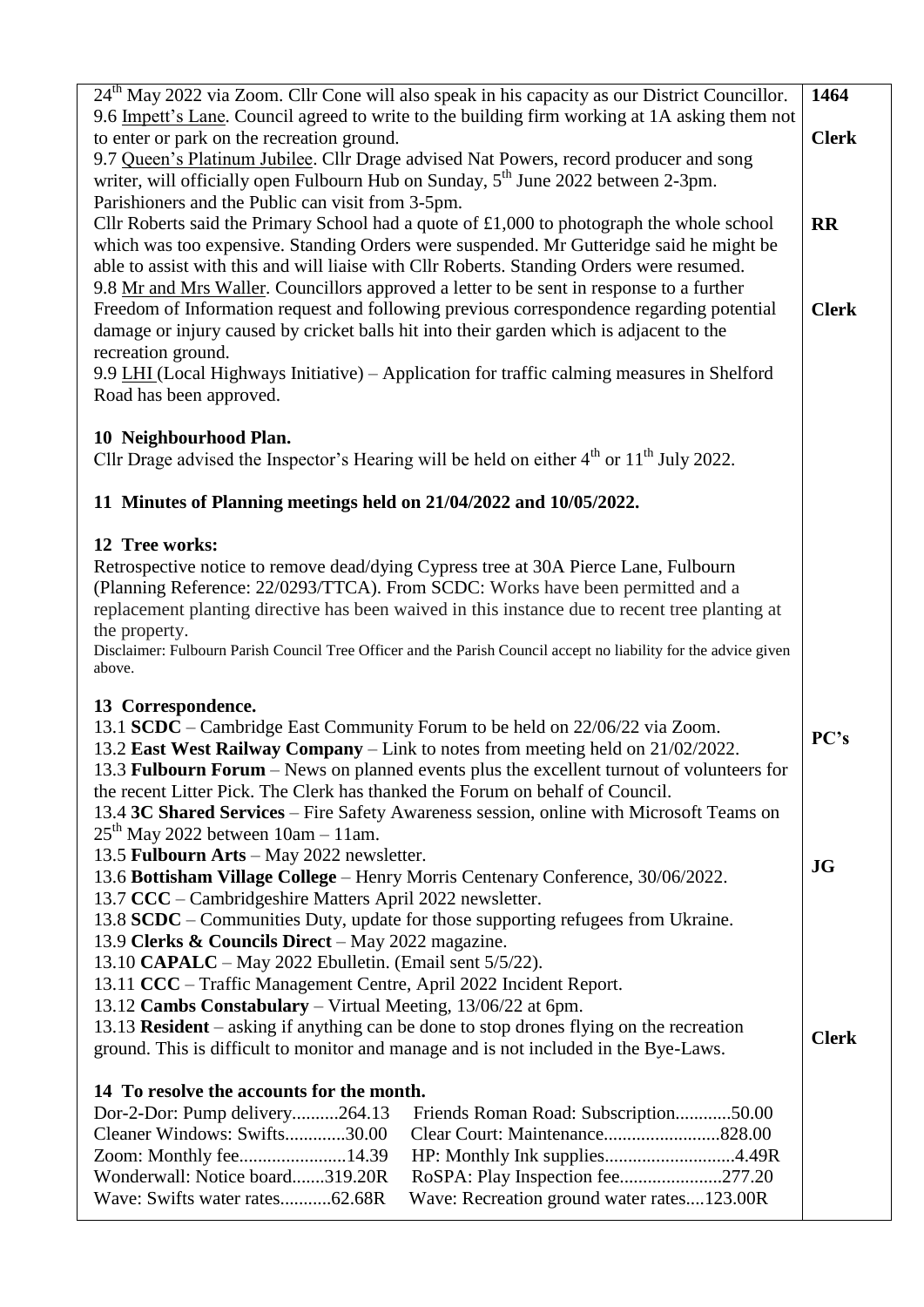|                                                                                                                                                 |                                                                                            | 1465 |  |
|-------------------------------------------------------------------------------------------------------------------------------------------------|--------------------------------------------------------------------------------------------|------|--|
| PEAC: Photocopier Lease253.46                                                                                                                   |                                                                                            |      |  |
| Barclays: Monthly fees21.18                                                                                                                     | Sharp: Photocopies + data37.49                                                             |      |  |
| Thornhill: Pest control145.00                                                                                                                   | K McLean: Mower repairs56.53                                                               |      |  |
|                                                                                                                                                 | Shelford Heating: Deposit for work240.90                                                   |      |  |
| BT: Mobile phone30.72 Cleaner Windows: Swifts30.00                                                                                              |                                                                                            |      |  |
|                                                                                                                                                 | Cllr Thorn proposed passing the accounts, proposal seconded by Cllr Lockwood and agreed by |      |  |
| the Council.                                                                                                                                    |                                                                                            |      |  |
| 15 To receive items for inclusion on the next Agenda for decision and/or action.<br>Head Teacher, Fulbourn Primary School and Council Policies. |                                                                                            |      |  |
| There was no further business and the meeting closed at 8.55pm.                                                                                 |                                                                                            |      |  |

Attached reports:

### **Item 7.1**

## **COUNTY COUNCILLOR CLAIRE DAUNTON: REPORT TO PARISH COUNCILS FOR MAY 2022**

## **CHILDREN & YOUNG PEOPLE**

## **Senior leaders respond well to COVID challenges, says Ofsted**

Senior leaders in Children's Services at Cambridgeshire County Council have responded well to the challenges of COVID-19 and have ensured children stayed safe, according to Ofsted inspectors. The inspectors also praised senior leaders at the authority for maintaining continuity throughout structural changes.

The team from Ofsted visited the Council in March. They acknowledged the challenges of social worker recruitment in the county, but added that leaders recognised this. They particularly praised the support from 'well-informed, committed' councillors, adding that with financial investment, action was being taken to strengthen services.

They found that most children in need and those with a child protection plan were supported well, and that children's practitioners held cases that were appropriate to their role, and received regular supervision. Inspectors highlighted some areas for improvement, mostly related to capacity and staffing. The full report is at **50181344 (ofsted.gov.uk)** 

### **More children offered first choice primary school**

The proportion of children in Cambridgeshire offered a place at their preferred primary school for this September has risen. A total of 95.1 per cent were offered a place at their first choice school – up from 94.4 per cent last year. The proportion offered a place at their second choice school was down slightly from 3.9 per cent in 2021 to 3.1 per cent this year. A total of 0.6 per cent were offered a place at their third choice school—the same as last year.

The Council's school admissions team received and processed more applications than last year—up from 6420 to 6568.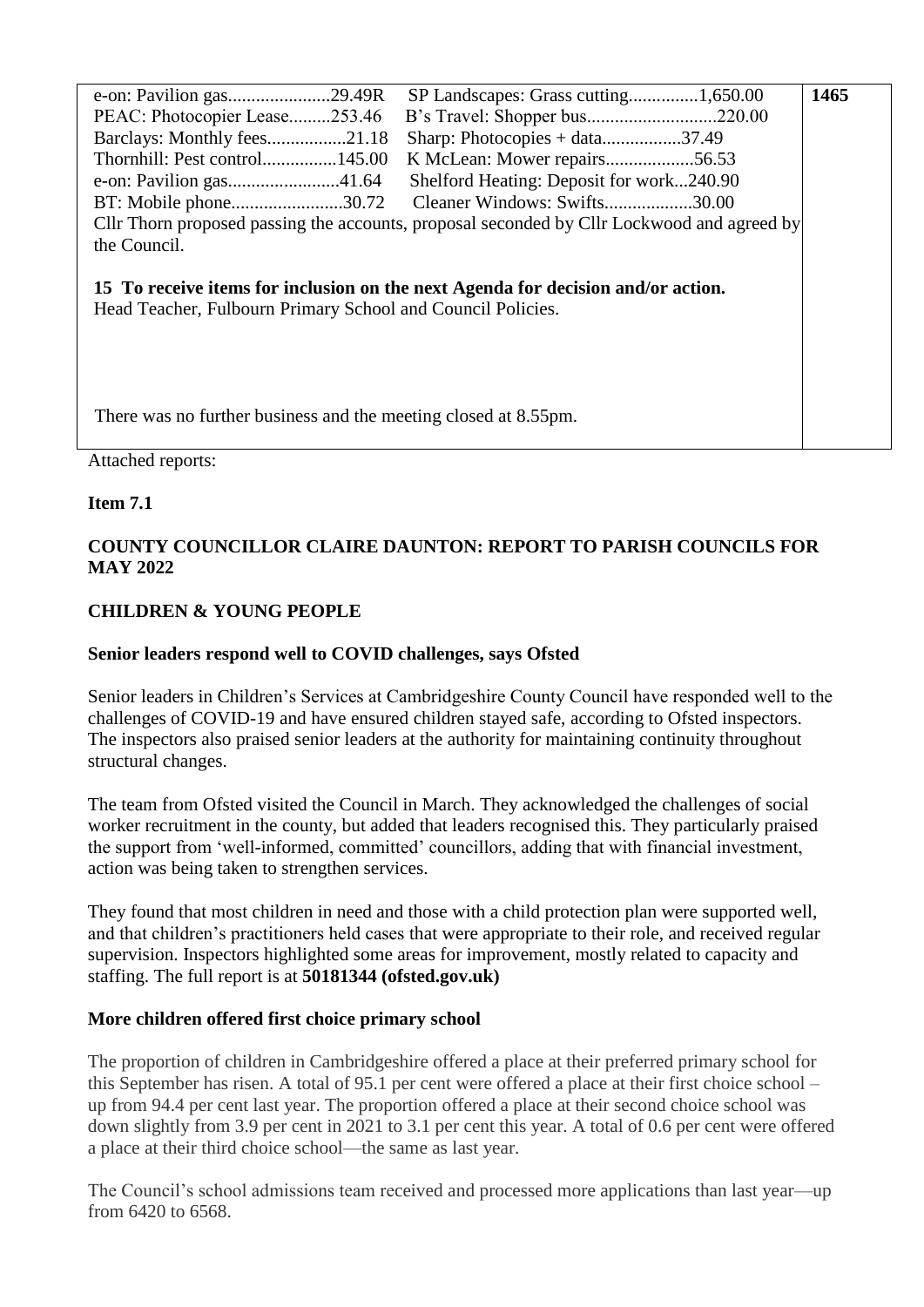# **COMMUNITIES, SOCIAL MOBILITY & INCLUSION**

## **Household Support Fund**

During 2021/22 the Council administered the Household Support Fund scheme to support those most in need over the winter months, primarily with food and fuel costs. This used £2,457,158 of Government funding.

The Joint Administration's budget in February set aside £1M for a new Household Support Fund wider scheme for 2022/23. In March the Chancellor of the Exchequer announced further funding for the Household Support Fund nationally. We do not yet know how much of that is allocated to Cambridgeshire.

The £1M provided from Council funding will enable the 2022/23 offer to be more flexible, as it will not be limited by the Government rules that applied to last year's funding.

**Community grants** The Committee has awarded grants to thirteen community organisations from its 'Innovate & Cultivate' Fund now rebadged Cultivate Cambs. Included in these is £15,000 for Cambridge Re-Use, to support their scheme to offer donated furniture and home wares at very low cost to low-income families in Cambridge, East Cambridgeshire and South Cambridgeshire.

**Ukraine Response Group** A Cambridgeshire Ukraine Response Group has been established to bring together a range of organisations in a co-ordinated response. The Group meets at least twice weekly. There are still significant delays with the granting of visas and significant lack of clarity in some areas of provision for refugees once they arrive. The group is working closely across county, districts, NHS to ensure that national-level hold-ups are not compounded at local level.

### **ENVIRONMENT & GREEN INVESTMENT**

### **Solar Together discount offers**

Solar Together Cambridgeshire is a partnership between Cambridgeshire County Council and Cambridgeshire's district councils, to offer homeowners high-quality solar PV panels through a group purchasing scheme.

The first round of the scheme in autumn 2020 saw just under 1,000 installations completed. The second round which has just taken place resulted in more than 9,000 registrations of interest. This is 59 per cent higher than the total registration figures in the autumn 2020 scheme. Homeowners are able to secure average discounts of 34 per cent compared to typical market rates. Those taking up the scheme will also benefit from the recent removal of VAT for solar PV. The offer is valid until Friday 13 May. Three winning bidders—Greenscape Energy, Green Energy Together UK, and Everyone's Energy—have been chosen to carry out the installations.

### **#LetsGetOutdoors**

The County Council has launched a #LetsGetOutdoors campaign which is encouraging people to make use of Cambridgeshire's fantastic parks. The campaign is highlighting a new online map **https://www.cambsopenspace.co.uk/** which lists all the main green spaces across Cambridgeshire. I joined a member of the Friends of Wisbech Park to launch the campaign in Wisbech on ITV's regional news.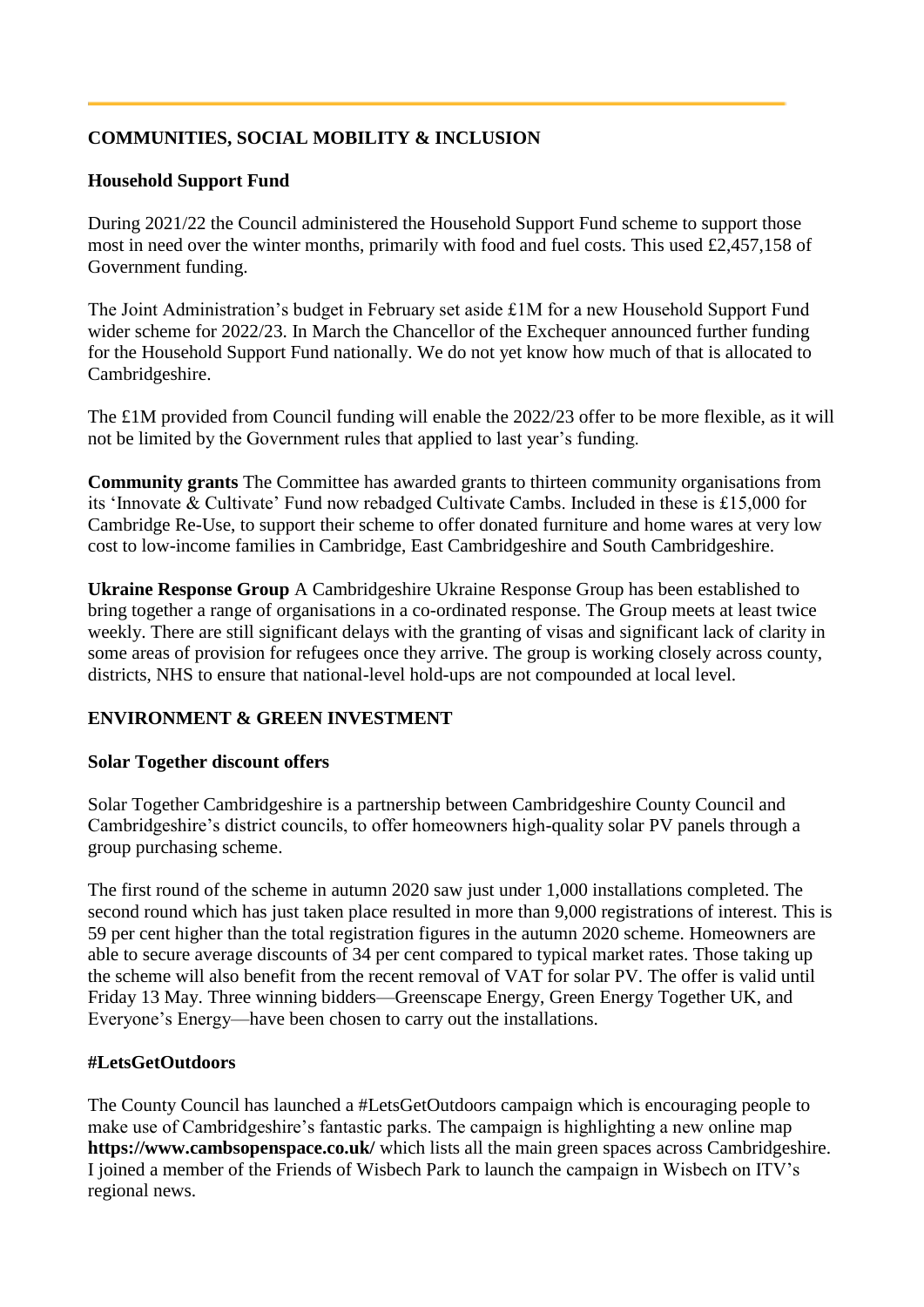## **HIGHWAYS & TRANSPORT**

**Local Highway Improvement bids** The Highways & Transport Committee met on 26 April and awarded funding to the successful Local Highway Improvement bids from parishes.

I am pleased to report that in this Division the villages of Fulbourn, Great Wilbraham and Teversham were each successful with their bids. I supported all three bids. The Committee has set up a working group to review the Local Highway Improvement scheme process. Subject to that group's proposals, the provisional application window for next year's round will be October-November 2022, with approval of schemes in June 2023 and pricing and construction March-June 2024.

**20MPH zones** A Council working group on the implementation of 20MPH zones in Cambridgeshire has been set up. It is hoped it will report in July

### **No Mow May**

Cambridgeshire County Council will stop cutting grass on its road verges during May this year to support local biodiversity, with a particular focus on pollinators such as bees.

'No Mow May' is run by Plantlife, an organisation that promotes the maintenance and growth of wildflowers, plants and fungi. According to Plantlife, more than 700 species of wildflowers grow on road verges in the UK. Cutting the grass less often will help reduce carbon emissions, as well as providing habitats for pollinators, such as bees, to thrive. The Council is also encouraging all local parish councils that cut verges on its behalf to take part in No Mow May.

Road safety is a priority for Cambridgeshire County Council, so in agreement with Plantlife the Council will still cut grass where leaving it could cause danger, such as at junctions or bends.

### **AVIAN FLU**

The compulsory housing requirement for poultry and captive birds ends on Monday 2 May. However, the remaining requirements of the national Avian Influenza Prevention Zone will remain in place for all captive birds, whether commercial or backyard flocks. There will be a continued onus on scrupulous biosecurity. Poultry gatherings will remain banned.

Defra introduced the national measures on 29 November 2021 to control the spread of bird flu. The country has seen unprecedented numbers of cases this year, with over 100 cases confirmed, affecting much of the UK including Cambridgeshire.

Bird keepers in the rest of the county are being encouraged to start preparing outside areas now and Defra have produced guidance on preparatory steps **How to prepare for when your free-range birds can be let outside again (publishing.service.gov.uk)** 

All bird keepers must:

cleanse and disinfect clothing, footwear, equipment and vehicles before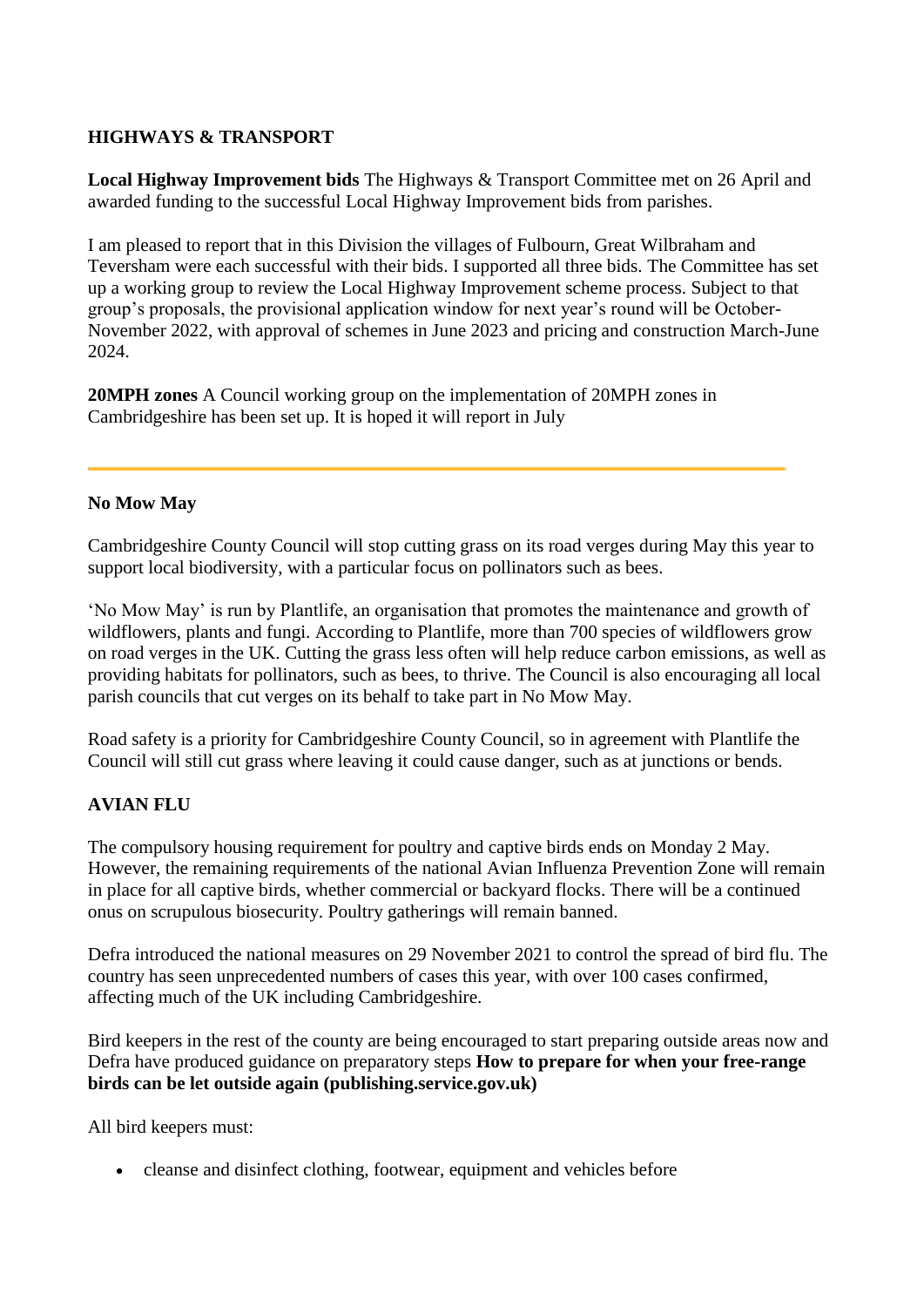and after contact with poultry and captive birds – if practical, use disposable protective clothing

- reduce the movement of people, vehicles or equipment to and from areas where poultry and captive birds are kept, to minimise contamination from Manure, slurry and other products, and use effective vermin control
- thoroughly cleanse and disinfect housing on a continuous basis
- keep fresh disinfectant at the right concentration at all farm and poultry

housing entry and exit points

minimise direct and indirect contact between poultry and captive birds

and wild birds, including making sure all feed and water is not accessible to wild birds

Defra is also encouraging all keepers, even those with fewer than 50 birds, to register their flocks so that they can be notified if a disease outbreak happens near them. For keepers of 50 or more birds, registration is compulsory. To register visit **Poultry (including game birds): registration rules and forms - GOV.UK (www.gov.uk)** 

#### **Fulbourn Issues**

The footpath on Station Road has been referred to Highways for inspection with a view to repair. The repairs to the speed cushion and white-line painting in High Street scheduled for mi April, are now overdue. I have been informed that the company has been hit by staff shortages. I am hopeful that the work will be done in the near future.

I have noted that there has been improvement in the length of time taken to fill potholes. Please report a pothole on liner as soon as you see it. https://highwaysreporting.cambridgeshire.gov.uk

#### **Item 7.2**

### **Report of Councillor Carla Hofman and Councillor John Williams to Fulbourn Parish Council for May 2022.**

*This report contains factual information which we hope will be of use and of interest to the parish council and to the wider community of the parish. For queries pleaser email us at cllr.williamsjg@scambs,gov.uk*

### **South Cambs Elections**

You will no doubt have heard by now the results of the local elections that took place last Thursday 5 May. All 45 council seats were up for election and the outcome saw the Liberal Democrats winning 37 and the Conservatives eight. So far as the Fen Ditton and Fulbourn ward is concerned Lib Dems won two of its three seats and Carla Hofman has replaced Claire Daunton as the second Lib Dem councillor; Claire having decided not to stand for re-election. We will let you know how we intend to manage the ward between us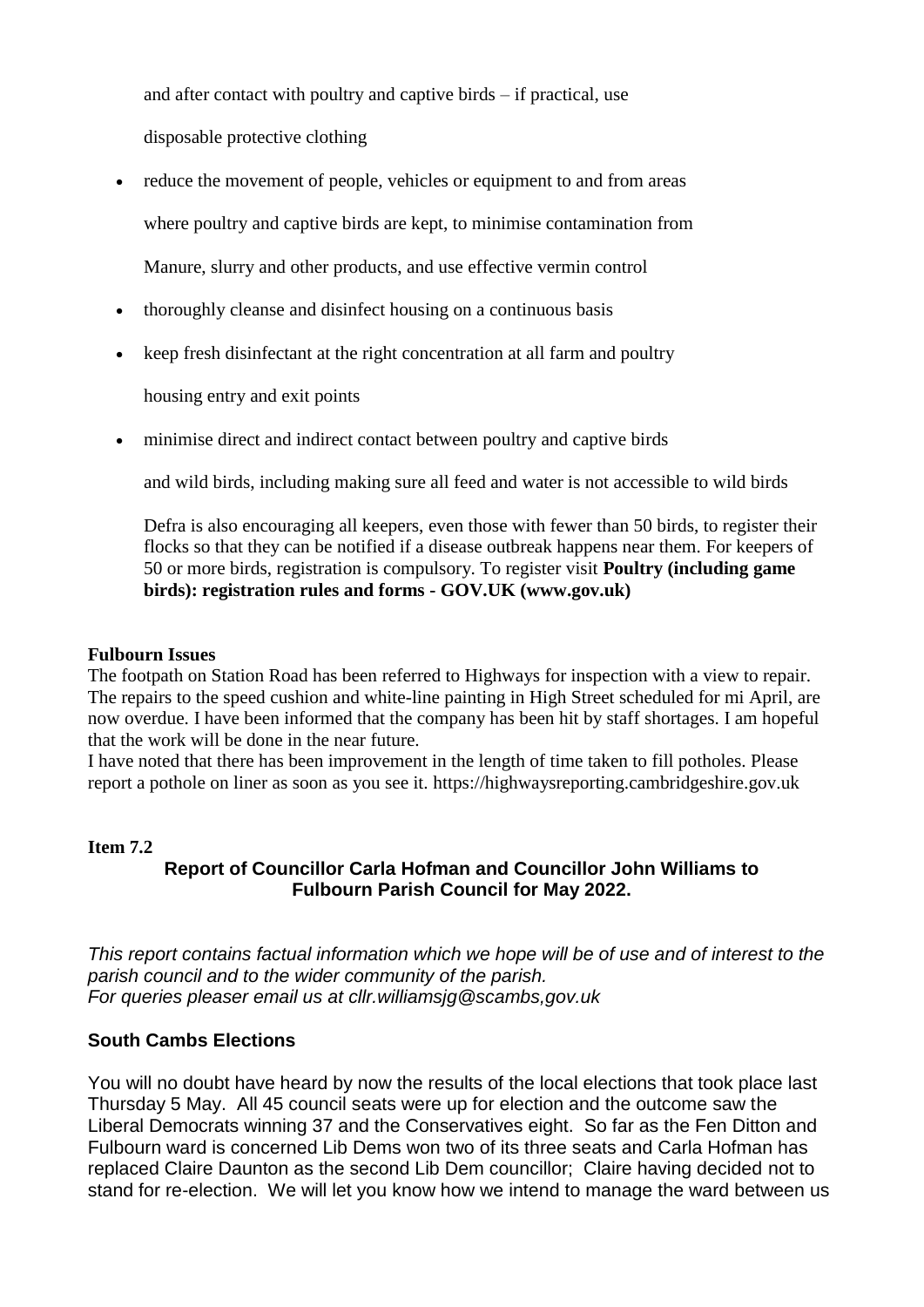as soon as possible. As you can see this is so off the press that Carla has yet to receive a Council e-mail address.

As a result South Cambs will continue with its five year Business Plan which can be found here:

[www.scambs.gov.uk/your-council-and-democracy/our-business-plan-and-performance/](http://www.scambs.gov.uk/your-council-and-democracy/our-business-plan-and-performance/)

### **Queen's Platinum Jubilee**

We are delighted you have been successful in your application to the South Cambs Community Chest Fund to plant trees and hedges and a plaque at the Fulbourn Hub to commemorate the Platinum Jubilee.

### **Land East of Teversham Road**

As you know the Public Inquiry into the Appeal of Castlefield International against the refusal of South Cambs to grant planning permission starts on 24 May and we wish local residents and the Parish Council all the best in supporting the refusal. John and Claire have written to support the refusal.

The core documents relevant to the Inquiry can be found at: [https://www.scambs.gov.uk/Land-East-of-Teversham-Road-Fulboourn-Public-Inquiry-](https://www.scambs.gov.uk/Land-East-of-Teversham-Road-Fulboourn-Public-Inquiry-Core-Documents)[Core-Documents](https://www.scambs.gov.uk/Land-East-of-Teversham-Road-Fulboourn-Public-Inquiry-Core-Documents)

While the Public Inquiry can be viewed by Zoom at: [https://scambs-gov](https://scambs-gov-uk.zoom.us/j/84032686740?pwd=dndZTjVQb0kraEFwa1BRN0dkMkEwZz09)[uk.zoom.us/j/84032686740?pwd=dndZTjVQb0kraEFwa1BRN0dkMkEwZz09](https://scambs-gov-uk.zoom.us/j/84032686740?pwd=dndZTjVQb0kraEFwa1BRN0dkMkEwZz09)

### **Energy rebate payments**

The first energy rebate payments are now being issued to residents. On Friday (29 April) nearly 22,000 payments were made by BACS, totalling just over £3million.

These first payments are being made to those who paid their April Council Tax instalment via Direct Debit, and where the bank details held match the names of those liable to pay the Council Tax charge. In addition to the main scheme, payments are also being made from the local scheme, which extended eligibility into the higher council tax bands for those in receipt of Local Council Tax Support, Disabled Band Relief or where certain exemptions apply. The local scheme also provides an additional £25 to those in bands A-D in receipt of Local Council Tax Support. Full details of the schemes can be found here: [www.scambs.gov.uk/council-tax/150-energy-rebate/](http://www.scambs.gov.uk/council-tax/150-energy-rebate/)

Payments for those residents that paid their council tax by Direct Debit on 23rd April will be made in the next few days.

For those that do not pay their Council Tax by Direct Debit, or where the bank account name details that we hold do not match the names of those liable to pay Council Tax, a short form will be published on the website soon for residents to provide their bank details for payment.

The Government requires that we undertake additional verification checks prior to payment, and so these will take a little longer to process. We are currently looking at how best to support those that may be digitally excluded, and if there are any concerns these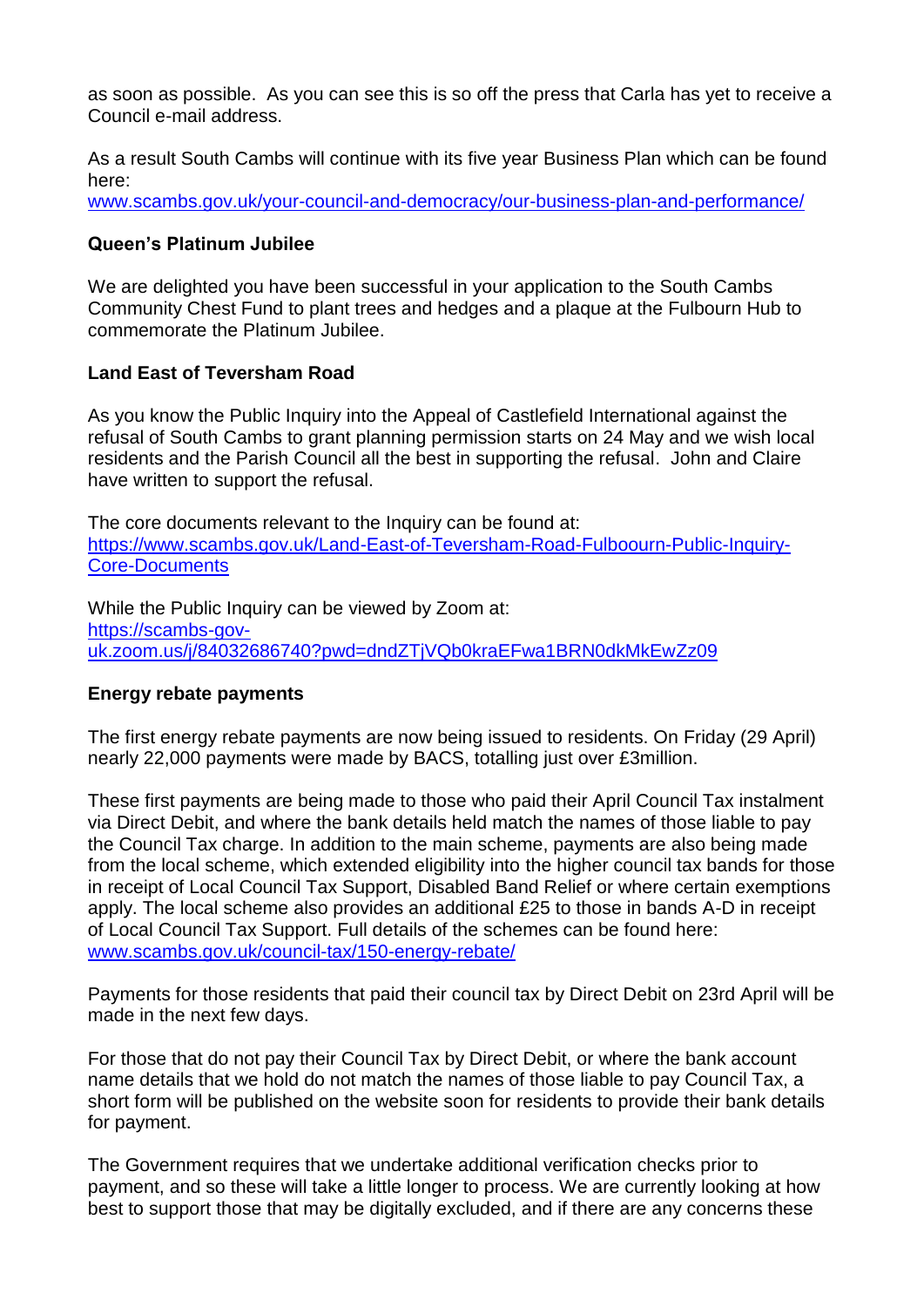should be directed to energyrebate@scambs.gov.uk. We will be offering the option to have the rebate paid directly to the Council Tax account should residents prefer, and a separate form will be available on the website soon for residents to complete should they wish.

As to those who do not have access to the Council's website John Williams is discussing this with the South Cambs Finance Team**.**

# **Welcoming refugees from Ukraine**

Below is a link to DLUCH data published on 28 April setting out the number of visas issued per Authority. I think it's worth noting that, as of 27 April, South Cambs had the highest number of visas issued under the sponsorship scheme (372) for any district in England, which is a testament to the generosity of our communities. For details about the support South Cambs is giving, go to:

[www.scambs.gov.uk/community-safety-and-health/support-for-ukraine/](http://www.scambs.gov.uk/community-safety-and-health/support-for-ukraine/)

## **Afghan Resettlement**

We are pleased to say that Ermine Street the Council's company providing good quality private rented accommodation has welcomed a new Afghan family. There are now four families in Ermine Street accommodation, supported by specialist colleagues from Cambridge City.

# **Carla & John**

**Item 7.3**

# District Councillor Report to Parish Council May 2022

## Post-election on 5/5/22

I would like to thank residents in the Fen Ditton and Fulbourn ward for re-selecting me as District Councillor for the coming term. I will do my best to represent the residents of the Fen Ditton and Fulbourn ward as best as I can and I am always happy to be contacted and discuss local issues with residents.

The new political make-up of the council increases the majority of the Liberal Democrat led council leaving only 8 councillors in opposition and 37 Liberal Democrat councillors out of the 45 seats.

# Ukrainian refugees

As the situation in Ukraine continues to escalate, the government has put two schemes for Ukrainian refugees to relocate to the UK in place. The local council has also put together a huge amount of information for anyone wanting to help. Information can be found both on the government website and South Cambs District Council website. I am also happy to signpost or get information for people who are interested in taking in refugees or that want to help support them in other ways.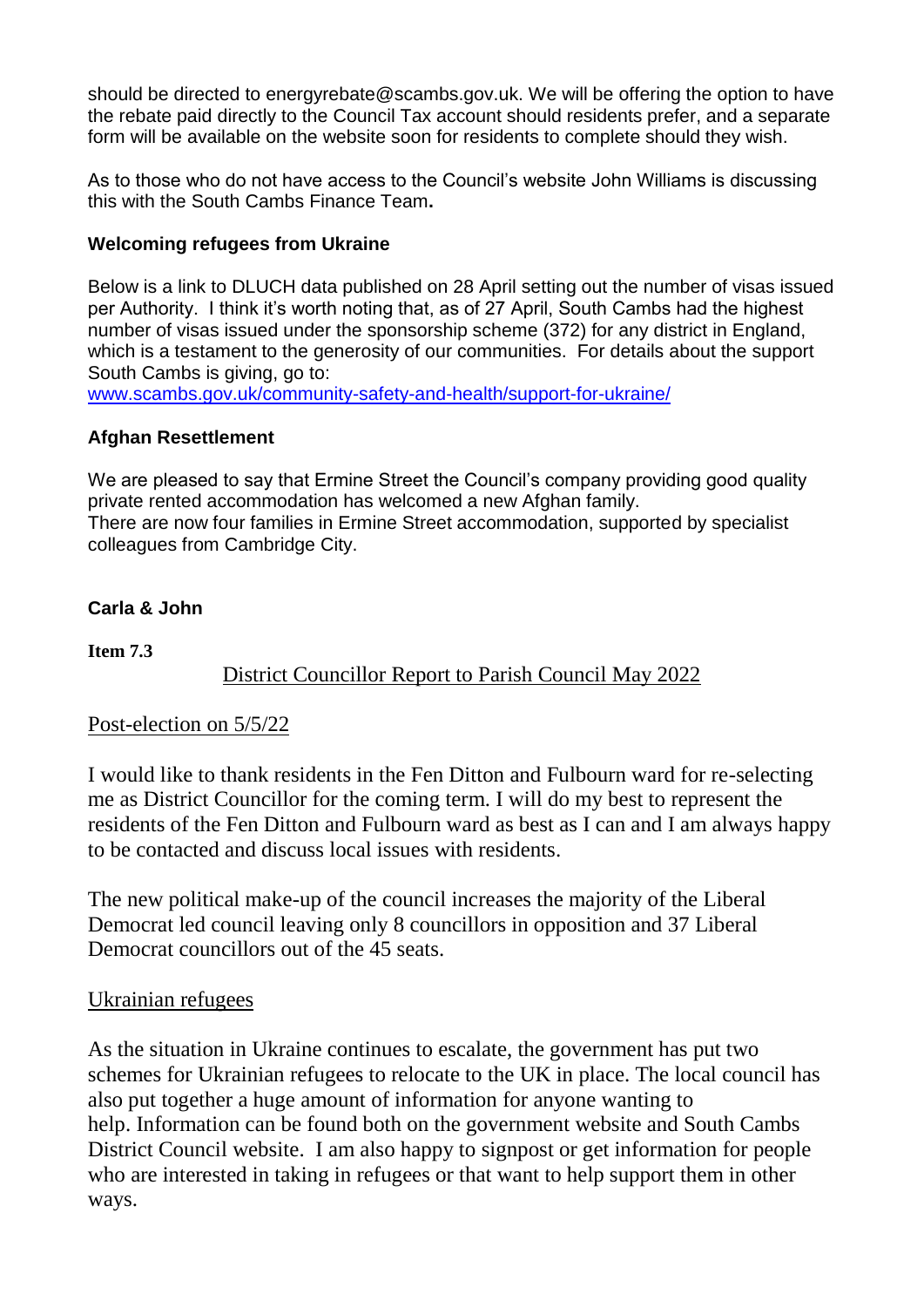Thank you for taking the time to read my report. If you have any questions on my report I will be happy to answer them over the phone (please leave a voicemail) on 07595 361 285 or via email [graham.cone@councillor.online](mailto:graham.cone@councillor.online)

# **Item 11**

Minutes of a **Planning Meeting** of Fulbourn Parish Council held in The Hub, Home End, Fulbourn on 21<sup>st</sup> April 2022 at 7pm.

**Present:** Councillor Smith (Chairman) and Councillors Drage, Gaskell, Newell and Thorn. **Apologies:** Cllrs Brown, Cone, Johnson and Ward.

## **Appeals:**

S/3290/19/RM

Location: Land East of Teversham Road

Proposal: Approval of matters reserved for appearance landscaping and scale following Outline Planning Permission S/0202/17/OL for the development of 110 dwellings with areas of landscaping and public open space and associated infrastructure works. The outline was screened and confirmed not to be EIA development.

An Appeal has been made to the Secretary of State against South Cambridgeshire District Council's decision to refuse application.

The Appeal will be determined on the basis of an inquiry.

### 21/00743/FUL

Location: 20-24 Pierce Lane

Proposal: Change of Use and associated works to revert from current use as a shop unit and ancillary stores/workshops to a terrace of 3 no dwelling houses.

## **Information only:**

S/0670/17/CONDJ

Location: Ida Darwin Hospital, Fulbourn Old Drift

Proposal: Submission of details required by Conditions 35 (Renewable Energy) and 36 (Water Conservation Strategy) of planning permission S/0670/17/OL. Discharge in Full.

## 20/02887/CONDF

| Location: | Fulbourn Hospital, Cambridge Road                                    |                    |
|-----------|----------------------------------------------------------------------|--------------------|
| Proposal: | Submission of details required by Condition 18 (Energy Statement) of |                    |
|           | planning permission 20/02887/FUL.                                    | Discharge in Full. |

### 20/02887/CONDE

| Location: | Fulbourn Hospital, Cambridge Road                                 |                    |
|-----------|-------------------------------------------------------------------|--------------------|
| Proposal: | Submission of details required by Condition 16 (Cycle parking) of |                    |
|           | planning permission 20/02887/FUL.                                 | Discharge in Full. |

### 22/0801/TELNOT

Location: Fulbourn Silo, 2 Wilbraham Road

Proposal: Removal and replacement of 3 no antennas and 1 no equipment cabinet,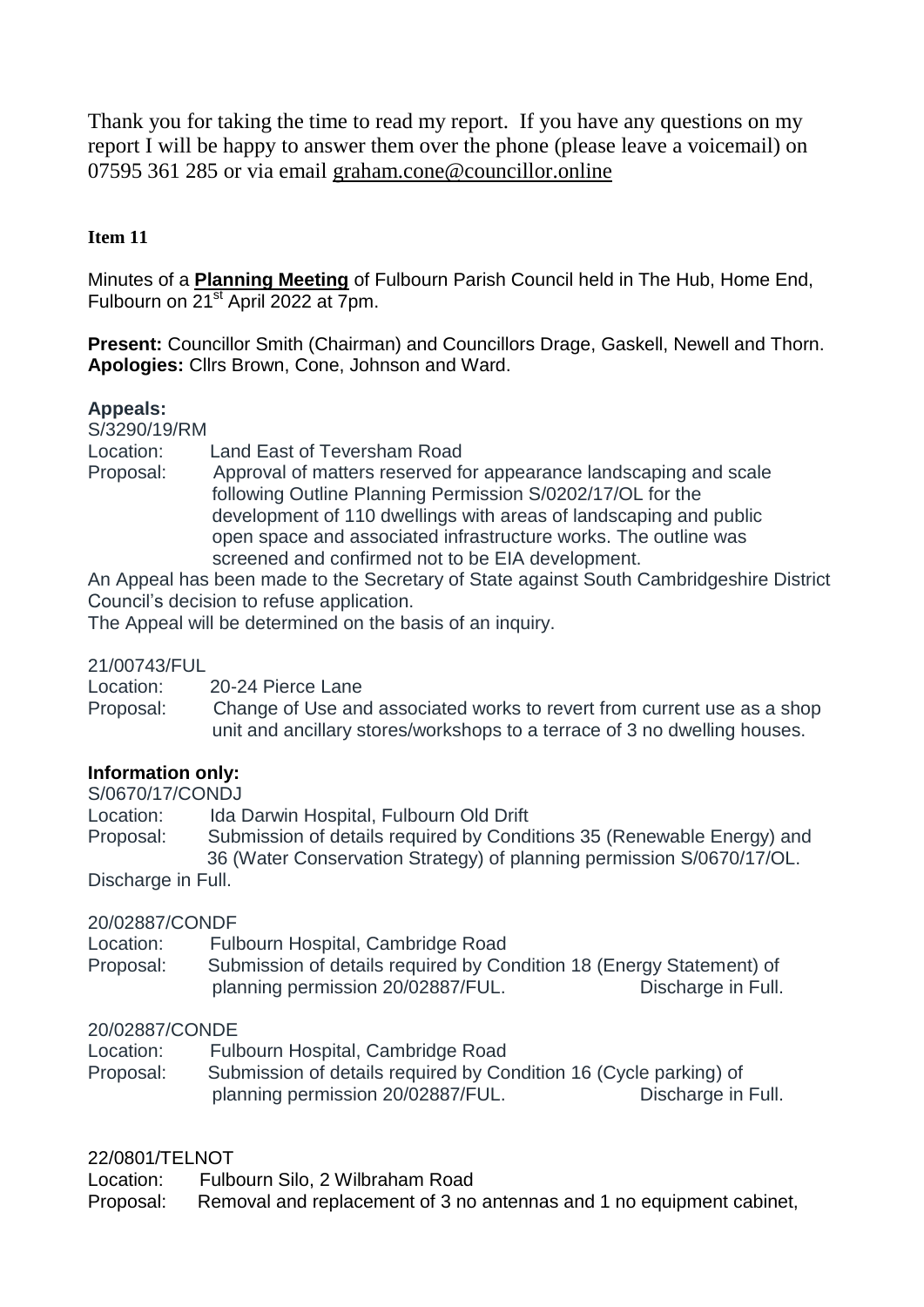installation of 1 no new equipment rack and other associated ancillary works thereto.

### **Permissions:**

22/00494/HFUL: 54Station Road S/3404/17/NMA1: Land off Fulbourn Old Drift, Fulbourn

## **Amendment:**

S/3290/19/RM

Location: Land East of Teversham Road

Proposal: Approval of matters reserved for appearance landscaping and scale following Outline Planning Permission S/0202/17/OL for the development of 110 dwellings with areas of landscaping and public open space and associated infrastructure works. The outline was screened and confirmed not to be EIA development.

The amendment is:

Submission of additional surface water drainage modelling information by the appellant pursuant to Planning Appeal APP/W0530/W/22/3291523 following the refusal of application S/3290/19/RM

### **New Applications:**

22/01257/FUL Location: Barnsbury House, Cox's Drove Proposal: Change of Use of Barnsbury House from a large HMO to a single dwellinghouse. The recommendation supports.

### 22/00988/HFUL

Location: 13 Cow Lane Proposal: Part two storey, part single storey, part first floor side and rear extension. The commendation supports.

22/01333/HFUL

Location: Holly Lodge, Cox's Drove Proposal: Retention of 20m fitness swimming pool. Recommendation supports.

22/01361/FUL

Location: Barnsbury House, Cox's Drove Proposal: Conversion and Change of Use of stables to Class E(g).

Fulbourn Parish Council feels this is not suitable for non-agricultural use. It is outside the Village Development Framework and totally inappropriate for quiet residential neighbours, Also partially in the Green Belt. Recommendation objects.

Fulbourn Parish Council does request that the application be referred to the District Council Planning Committee.

22/01514/HFUL

Location: 1 Apthorpe Street Proposal: Conversion of existing outbuilding and single storey link to house. Recommendation supports.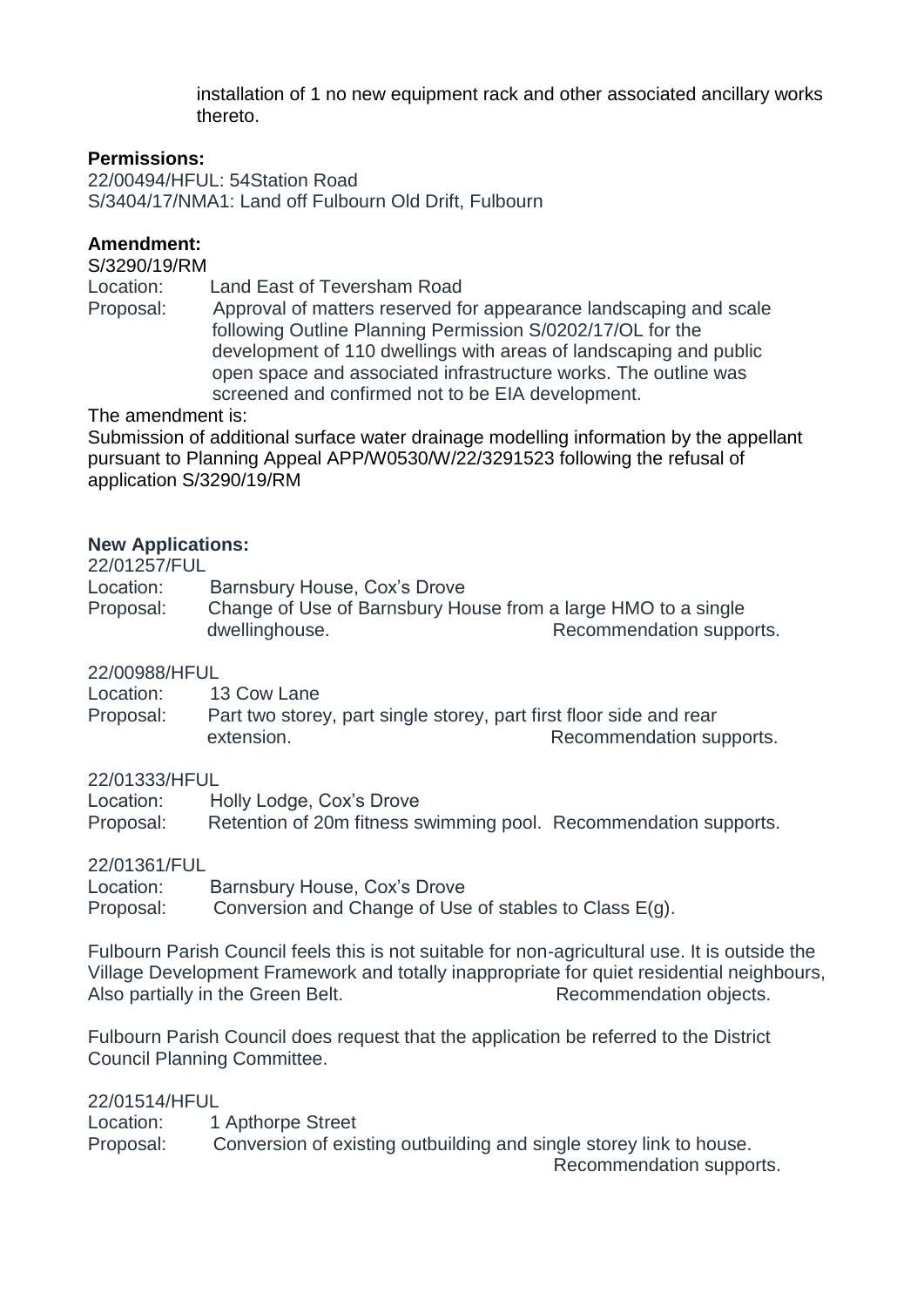Minutes of a **Planning Meeting** of Fulbourn Parish Council in The Hub, Home End, Fulbourn on Tuesday,  $10^{th}$  May 2022 at 7pm.

**Present:** Councillor Smith (Chairman) and Councillors Butler, Drage, Gaskell, Lacey, Roberts, Thorn and Ward. **Apologies:** Councillor Cone

### **Appeals:**

S/3290/19/RM

Location: Land East of Teversham Road

Proposal: Approval of matters reserved for appearance landscaping and scale following Outline Planning Permission S/0202/17/OL for the development of 110 dwellings with areas of landscaping and public open space and associated infrastructure works. The outline was screened and confirmed not to be EIA development.

An Appeal has been made to the Secretary of State against South Cambridgeshire District Council's decision to refuse application.

The Appeal will be determined on the basis of an inquiry on 24/05/2022.

### 21/00743/FUL

Location: 20-24 Pierce Lane

Proposal: Change of Use and associated works to revert from current use as a shop unit and ancillary stores/workshops to a terrace of 3 no dwelling houses.

### **Refusals:**

22/00913/HFUL – New Shardelowes Farm, Balsham Road 22/01063/HFUL – 49 Station Road

### **Withdrawn application:**

22/01200/S73

Location: 42 Station Road

Proposal: S73 application to vary Condition 2 (Approved Drawings) of 21/02655/HFUL (Part demolition of detached bungalow. Two storey front and side extension, and two storey rear extension with balcony. Roof extension incorporating raising ridge height and front and rear dormers) to allow changes to roof design.

### **Permissions:**

22/00049/HFUL – 65 Cambridge Road 22/00988/HFUL – 13 Cow Lane

### **Information only:**

S/3404/17/CONDE Location: Land off Fulbourn Old Drift, Fulbourn Proposal: Submission of details required by Condition 6 iii (Contamination) of planning permission S/3404/17/FL. Discharge in Full.

**New Applications:**

22/01512/HFUL Location: 28 School Lane